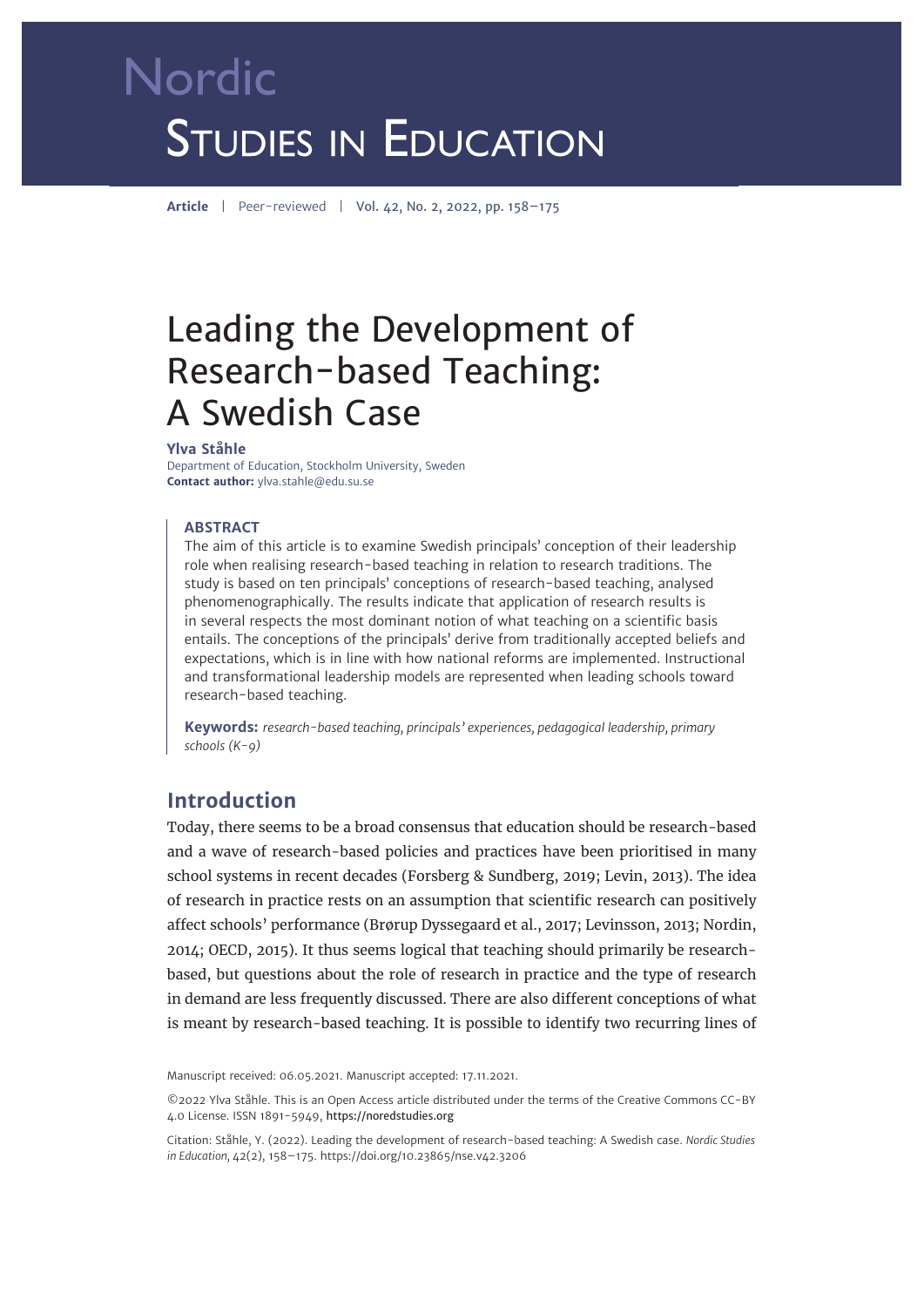argumentation in the debate about schools' opportunities to base their activities on research (Carlgren, 2010). These two lines of argumentation are sometimes described as the difference between a) research *about* and research *on*, and b) research *for* (and *with*) teachers (Bulterman Bos, 2008; Carlgren, 2010; Runesson, 2011). Those who represent the first line argue that relevant research produced by researchers at universities is available, but there are insufficient structures and methods to ensure reliable implementation of the results in schools (Slavin, 2008).

 Those representing the second line argue that research for realising teaching on a scientific basis should to a greater extent be based on involving teachers in research on their own practice (Carr & Kemmis, 1986; Elliott, 2001). According to this line of argument, university-based research is considered to a great extent insufficient, because rather than developing knowledge suited for use by teachers, it has mainly created more knowledge *about* teachers and teaching.

The issue of research-based education has played a special role in a Swedish educational context where it has been enshrined in the Education Act since 2010 (Education Act, 2010). The term "scientific basis" is defined by The Swedish National Agency for Education as critically examining, evaluating, and putting specific factual knowledge in context and searching for explanations and causal connections in relevant research (Swedish National Agency for Education, 2020). When it comes to realising researchbased teaching to produce better teaching and outcomes for pupils, principals are important actors, as they are expected to lead this developmental work (SFS 2010:800, kap. 2 paragraf 9). This was emphasised in the revised curriculum from 2018, in which the principal was given a new responsibility to continuously give teachers opportunities to share their knowledge and learn from each other (Swedish Schools Inspectorate, 2019). The requirements, expressed in the Swedish Educational Act, have created new challenges and expectations for principals, who have the responsibility to realise research-based teaching in their schools. There is however not much knowledge about the ways in which principals understand or experience such demands.

# **Aim**

The aim of this article is to examine and discuss Swedish principals' conception of their leadership role when realising research-based teaching in relation to the two lines of argumentation.

What possible consequences can different conceptions of research-based teaching have for the role of the principal as a leader of development?

# **Background and research review**

Based on these two lines of argumentation, or the two research traditions, teachers can learn and develop teaching, *from, about* and *through* research (Hodson, 1992). Learning *from* research means that teachers acquire knowledge of theories and research in their field. Learning *about* research means that teachers gain knowledge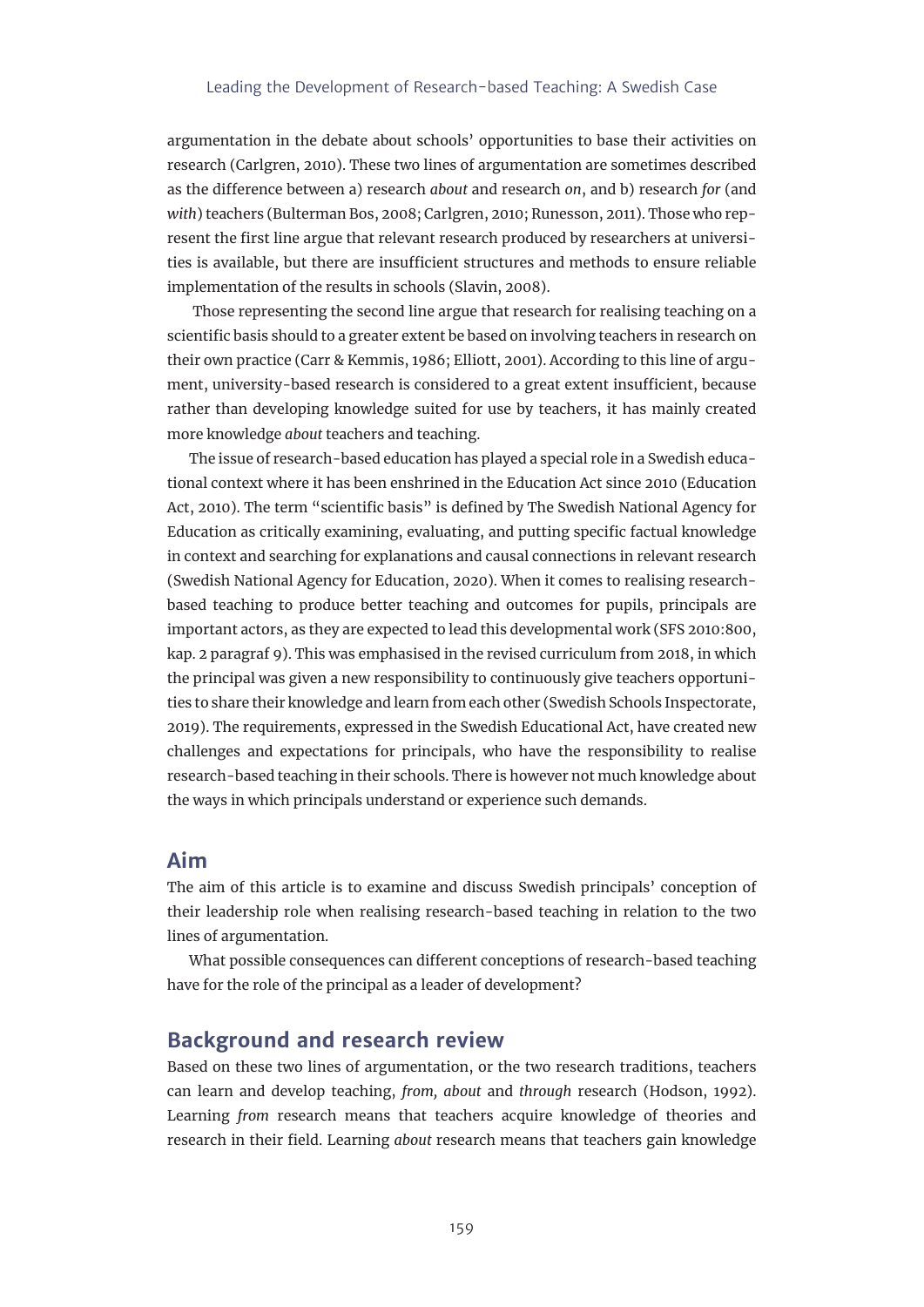of methods, while learning *through* research means that teachers acquire knowledge of their discipline by doing research themselves (Dekker & Walsarie, 2016). Labaree (2003) reports that researchers in education traditionally engage in the collection of data and the rational analysis of that data. This results in explicit knowledge that can be disseminated through conferences, articles, and books. This knowledge is analytical, intellectual, universal, and theoretical (Bulterman-Bos, 2017). The ability to implement research and develop teaching on a scientific basis, requires knowledge *from* and *about* research. However, there are obstacles associated with this, such as interpreting whether international research can be applied to different national school practices, the significance of context, and whether international research differs depending on the research objects (Håkansson & Sundberg, 2012). Methodological limitations must also be considered (Bennett, 2016), as well as how research questions are formulated. Teachers find it challenging to locate relevant research from the large number of studies available (Håkansson & Sundberg, 2012; Levinsson, 2013; Swedish Schools Inspectorate, 2019). Further, research relevant to teaching often needs translation into practice to become more accessible for teachers (Hultman, 2015). Opportunities to use, discuss and reflect on the results of a specific practice are also very beneficial (Darling-Hammond, 2010).

In addition to research being used by teachers for the development of teaching, research can also be used to support and emphasise argumentation, such as in cases where different educational ideals vie for dominance. If the purpose is to support special interests, results can be used to demonstrate educational ideas, concepts, and methods (Håkansson & Sundberg, 2016).

In practice-based research, by way of their participation teachers develop knowledge *through* research. The tradition of involving teachers in developmental research can be traced back to John Dewey at the beginning of the 20th century, with his idea of involving teachers in research on their own practice. Another tradition drawing from Dewey's work, is action research with roots in Kurt Levin's work. Later, during the 1970s and 1980s, the so-called *teacher as researcher movement* was introduced (Cochran-Smith & Lytle, 1999). Today, this type of research has different names and interpretations such as *practice developmental research*, which is often used as an umbrella term and is built on the idea that the research problem needs to be defined within the practice and that teachers constitute an integral part of the research (Bulterman-Bos, 2008; Carlgren, 2012). Examples of practice developmental research are action research (Elliot, 1991; Rönnerman, 2018), design experiment (Brown, 1992; Collins, 1992), lesson studies (Lewis, et. al., 2006; Lewis & Hurd, 2011), development research (van der Akker, 1999) and learning studies (Marton & Lo, 2007; Pang & Ling, 2012).

Practice-based research presupposes that researchers and teachers work collaboratively. Researchers contribute their theories and analytical methods, and teachers contribute their experience (Carlgren, 2012; Eriksson, 2018). The problem is identified by the teacher and transformed in collaboration with the researcher into a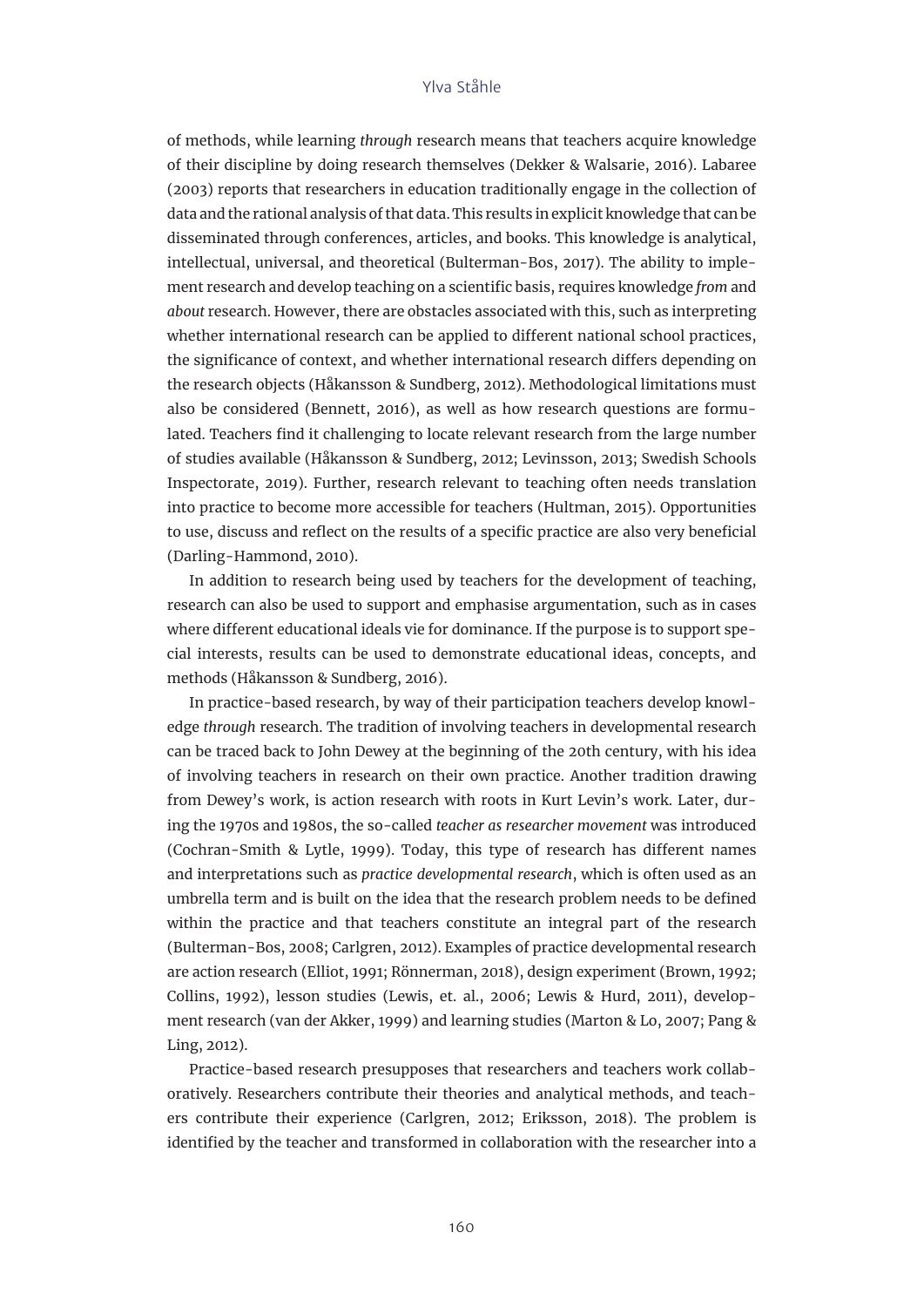research question. Teachers participation is seen as significant as they are considered best suited to determine which issues and problems are important (Runesson, 2011) according to the profession's needs (Cochran-Smith & Lytle, 1999; Eriksson, 2018; Zeichner & Noffke, 2001). The work is often interventionist and iterative, which means that researchers and teachers work together to produce research lessons that are planned, analysed, and developed. They do not study ongoing practice but try specific theory-based teaching designs. Such lessons are developed and improved iteratively, through processes in which theory and practice influence each other over the course of a number of lessons (Bulterman-Bos, 2008; Carlgren, 2011). Eriksson (2018) suggests that when teachers contribute to a study's analysis, this increases the quality of results and conclusions (see also Bulterman-Bos, 2008).

Some critical voices such as Eriksson (2018) have identified problems in the way research was conducted. She argues for the importance of principals being involved to collectively legitimise this kind of work. Teachers need time throughout the project to be able to participate in problem identification and project planning. In collaborative projects, problems can arise if the teachers and researchers do not have a shared knowledge interest. A collaborative approach requires teachers and researchers to devise ways of handling the tension that arises when the researchers appear more knowledgeable than the teachers. It becomes problematic if teachers believe they are participating in a course and find themselves in the role of a student, while the researcher falls into the role of a teacher. Further, ethical issues arise, related to the ownership of both data and results, such as who should be credited as the author (Eriksson, 2018).

These two research traditions can be linked with regard to school development strategies. The first strategy links to the implementation of national reforms that drive school development. Under this strategy, principals and teachers are regarded as research consumers and implementers. The second strategy advocates teacher-owned, continuous development work, where school development is driven from below and based on collective discussion and teachers' experiential knowledge (Stigler & Hiebert, 1999). Sweden, like most Western countries, has been dominated by a reform strategy stipulating that school development is to take place through implementation of centrally developed reforms, based on an underlying perception that, if teaching is to be improved and become more research-based, principals and teachers have to use existing research and therefore be educated as research consumers (Carlgren, 2010, 2011). To provide principals and teachers with reliable conditions for planning, implementation, and evaluation of the teaching process, Sweden, like many other countries, founded institutions for mapping and synthesising research-based knowledge within the field of education. As one such service, the Swedish Institute for Educational Research was established in 2015.

During the 21st century, Swedish schools underwent extensive decentralisation reforms that affected principals' roles and duties. As a result, they now have more tasks related to economics and administration (Jarl, 2013). In 2014, Swedish primary school  $(K-9)$  principals spent more time on administrative tasks  $(51%)$  than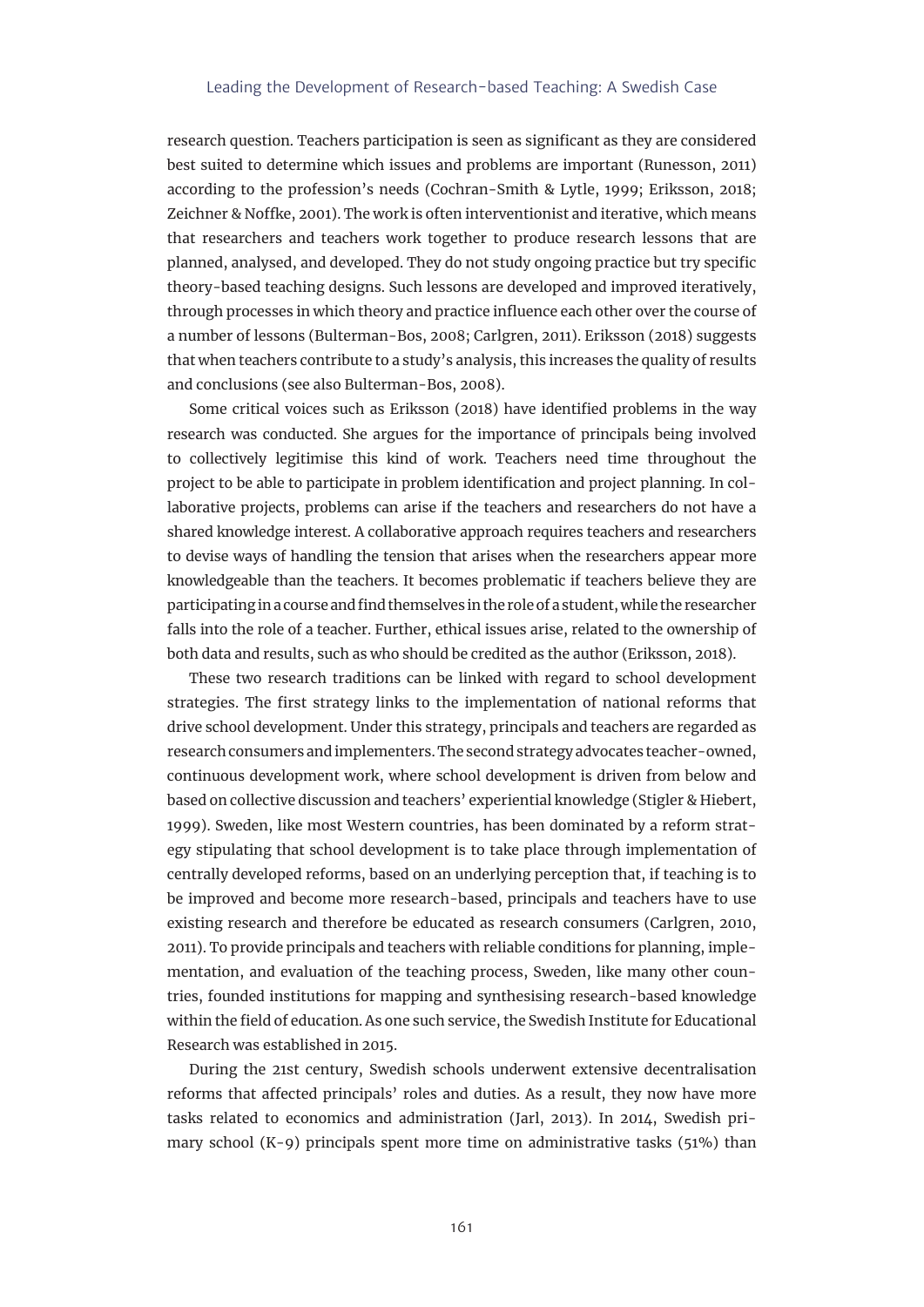on educational tasks (19%), which means that Sweden had the highest proportion of administrative tasks compared to all other participating OECD countries (OECD, 2014, 2015). The Swedish Schools Inspectorate (2017) criticised the principals' way of leading education and the way they analysed and developed their own work, for example school quality work.

The eligibility requirements for principals also changed. Before 2011, principals were expected to have a teaching qualification and were considered the most prominent teacher in the school (Swedish Government Official Reports, 2015). Today, the principal's role has evolved into a specific profession. A teaching qualification is no longer a formal requirement, which means principals can be recruited from other professions. To become a principal, educational knowledge and a specialised principal's education from a university (30 ECTS) are required (Swedish National Agency for Education, 2012).

Brørup Dyssegaard et al. (2017) conducted a systematic review of the international empirical research on what enables or hinders the use of research-based knowledge in primary and lower secondary schools. Their results clearly demonstrate the importance of principals and school management teams in the implementation of programmes and activities. They identify some important points, which they summarise as follows:

School leaders and school management teams should: Lead the way. Demonstrate committed and continuous support. Show flexibility and give personal support. Have knowledge about curriculum, instruction, and assessment processes. Help staff in their daily practice. Give administrative support to the teachers. Show trust and shared responsibility in the management teams. Support team members in promoting implementation processes. Show realistic expectations. (Brørup Dyssegaard et al., 2017, pp. 46-47)

Studies of how Swedish principals relate to research traditions when leading a school towards research-based teaching are rare, and the present study aims to help fill this gap. An example of previous research on this topic is a Swedish study of how principals perceived the concept of scientific basis, in which 40 principals from preschools, primary schools and upper secondary schools answered a questionnaire. The concept was described in general terms, such as: research forms the basis and support for what is carried out in teaching. The most common results show that the principals read and stayed updated about research results and discussed them with their teachers. The results also show that there was a shortage of research results on analytical and critical approaches and that it was unusual that research results were valued and related to the teachers' own activities (Hörnqvist, 2014, 2019).

# **Pedagogical leadership**

Several studies report a correlation between a principal's ability to lead school development and successful schools (Brørup Dyssegaard et al., 2017; Hattie & Timperley,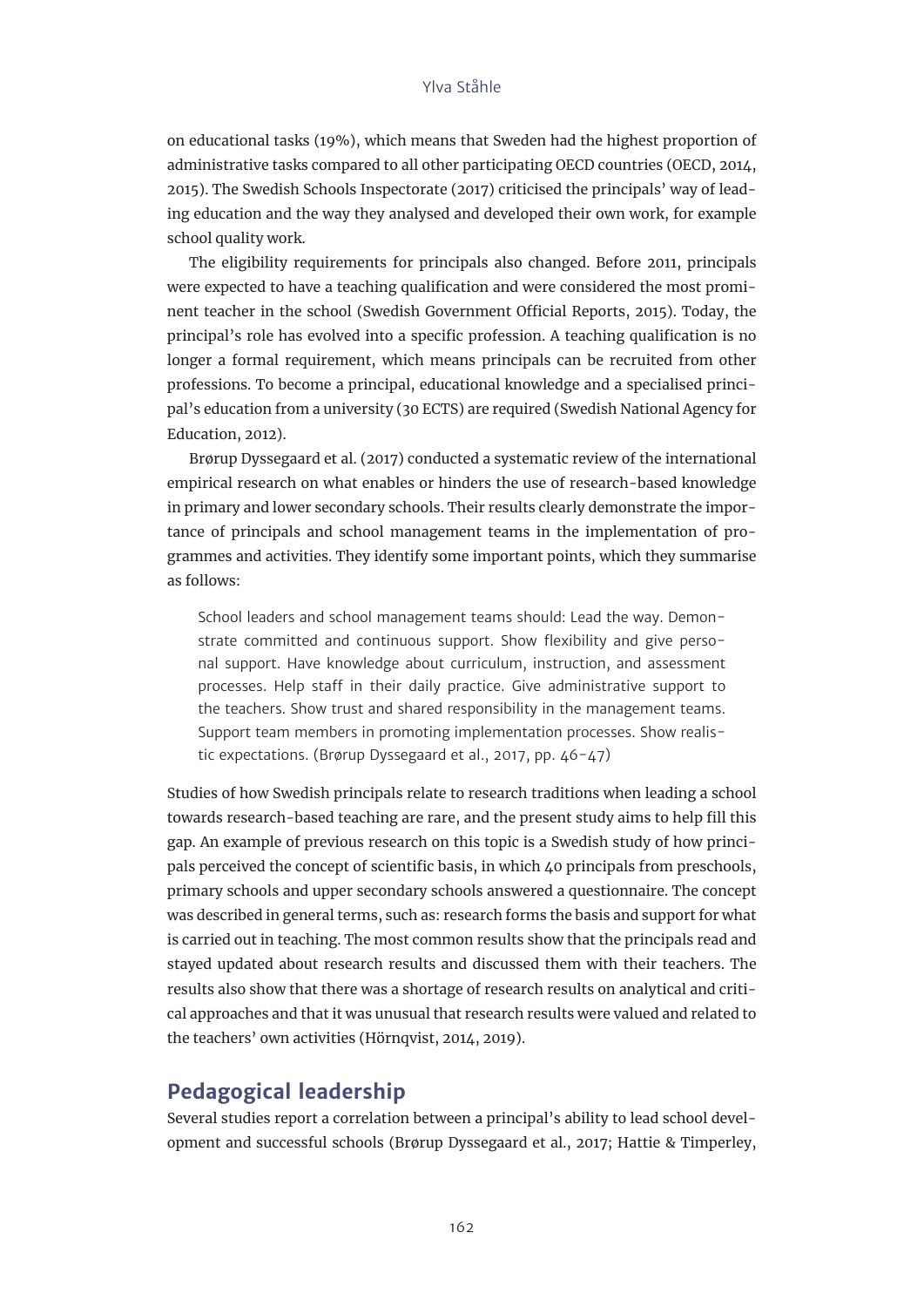2007; Robinson, et al., 2008; Törnsén, 2009; Uljens et al., 2016). Usually, this is associated with *pedagogical leadership*. However, there is no consistent definition of what pedagogical leadership means (Törnsén & Ärlestig, 2014; Ståhlkrantz, 2019). The definition of pedagogical leadership used in this study is influenced by Nestor (1993): The influence that principals exert in relation to teachers through various actions aimed to encourage teachers to develop teaching methods in accordance with the goals and guidelines set out in the curriculum and school law.

An expanded understanding of pedagogical leadership can be linked to school development (Leo, 2015). Pedagogical leadership can, then, be understood as a combination of instructional and transformational leadership (Törnsén, 2009). Instructional leadership and transformational leadership have been the two predominant conceptual models studied in pedagogical leadership over the past 25 years (Hallinger & Heck, 1996). These two models focus explicitly on the manner in which the pedagogical leadership exercised by principals and teachers brings about improved educational outcomes (Hallinger, 2003).

#### Instructional leadership

Hallinger (2003) describes three dimensions that characterise instructional leadership: defining the school's mission, managing the instructional programme, and promoting a positive school learning climate. Below, these dimensions are further delineated into instructional leadership functions.

*Defining the school's mission.* The principal's responsibility is to ensure that the school has clear and measurable goals that are focused on the academic progress of its students and that the goals are widely supported throughout the school community. This dimension does not assume that the principal alone defines the school's goals; what matters is designing the goals and communicating them to the teachers.

*Managing the instructional programme* focuses on coordinating and controlling the instruction and curriculum. This requires leaders to be deeply engaged in their schools' instructional development. This dimension incorporates three leadership functions: supervising and evaluating instruction, coordinating the curriculum, and monitoring student progress.

*Promoting a positive school learning climate* includes several functions: protecting instructional time, promoting professional development, maintaining high visibility, providing incentives for teachers, and providing incentives for learning.

Hallinger's conclusions include the need for principals to contribute to schools' efficiency and students' progress through their leadership and by influencing teachers and what happens in the school and the classroom. However, instructional leadership may not be the only leadership role a principal has, and instructional leaders must adjust their performance to the needs, opportunities and constraints imposed by the school context (Hallinger, 2003).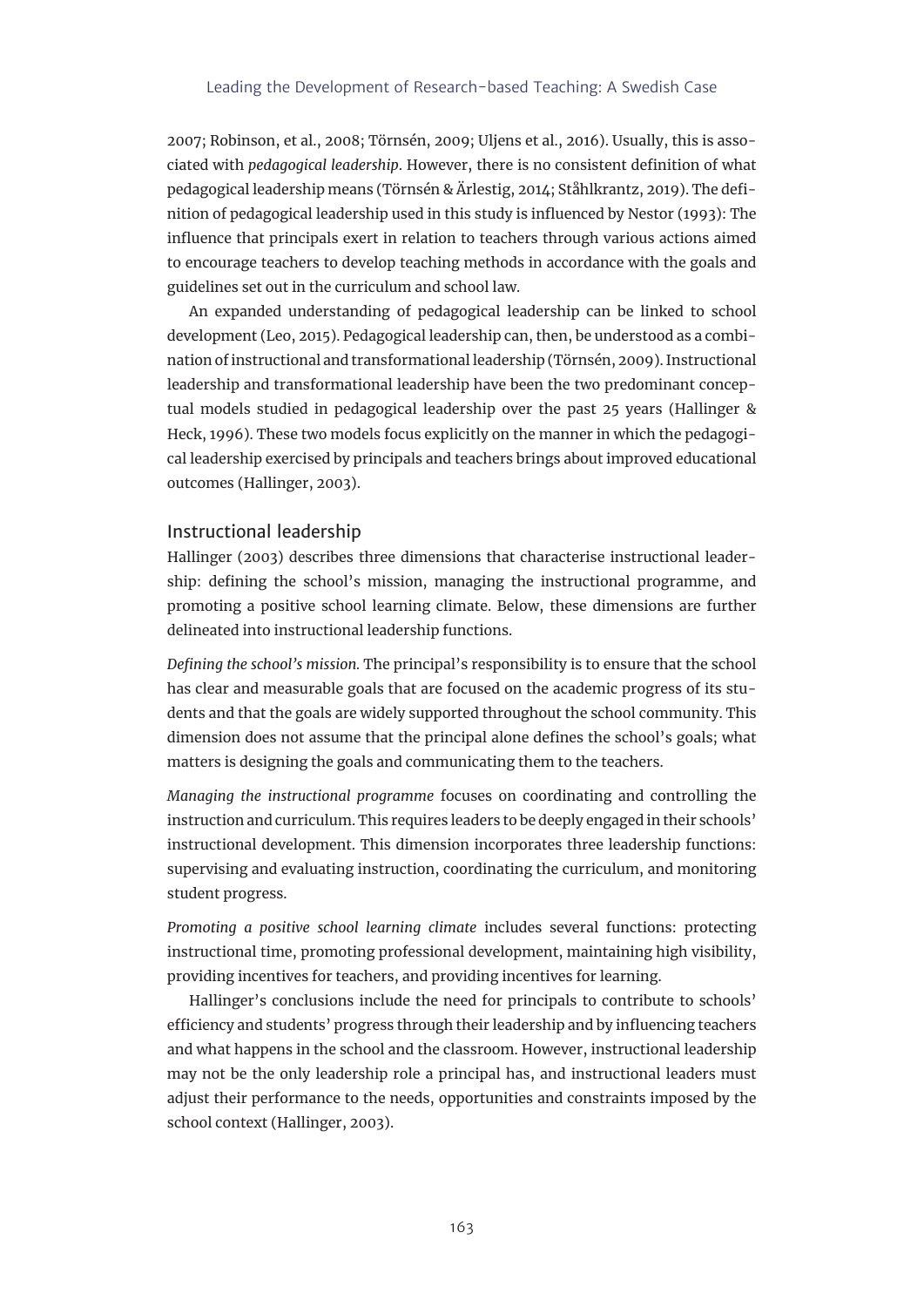# Transformational Leadership

Transformational leadership can be divided into three broad categories that have been named differently by different researchers, but which have a similar meaning. Within each category, there are a large number of competencies, orientations, and considerations that principals use in their leadership (Leithwood & Jantzi, 2006). According to Leithwood and Jantzi (2006). The categories included in the model are:

*Setting Directions.* This refers to the dimensions that constitute the school vision, develop specific goals and priorities, and uphold high performance expectations. A critical aspect is how the principal manages to develop a common understanding of the goals and activities that give teachers a sense that it is meaningful to work in that direction.

*Developing People* is the dimension that provides intellectual stimulation, offers individualised support, and models desirable professional practices and values. The extent to which teachers have the ability to engage is partly due to the principal's knowledge of what is required to improve the quality of teaching and learning.

*Redesigning the Organisation* includes developing a collaborative school culture, creating structures to foster participation in school decisions, and creating productive community relationships.

The model does not assume that the principal alone will provide the leadership that creates these conditions and is based on an understanding of the unique needs of each teacher, rather than guiding them as a group towards the organisation's ultimate goals (Hörnqvist, 2019).

# Leadership models' similarities and differences

Hallinger (2003) identifies conceptual similarities and differences between instructional and transformational leadership but argues there are more similarities than differences between them. Both models share a strong focus on creating a shared sense of purpose in the school, developing a climate of high expectations, the improvement of teaching and learning, shaping the reward structure of the school to reflect the goals set for teachers and students, organising and providing a wide range of activities to intellectually stimulate and develop teachers to be a visible presence in the school, and modelling the values that are important in the school (Hallinger, 2003, p. 343). The conceptual differences Hallinger identifies are:

*Top-down vs. bottom-up focus in approach to school improvement.* Instructional leadership has been characterised as a top-down approach to school leadership, while transformational leadership is often considered a type of shared or distributed leadership.

*First-order or second-order target for change.* Instructional leadership works to influence the conditions that have a direct impact on what is taught in the classroom and how it is taught, while transformational leadership aims to increase the abilities of teachers to improve students' learning.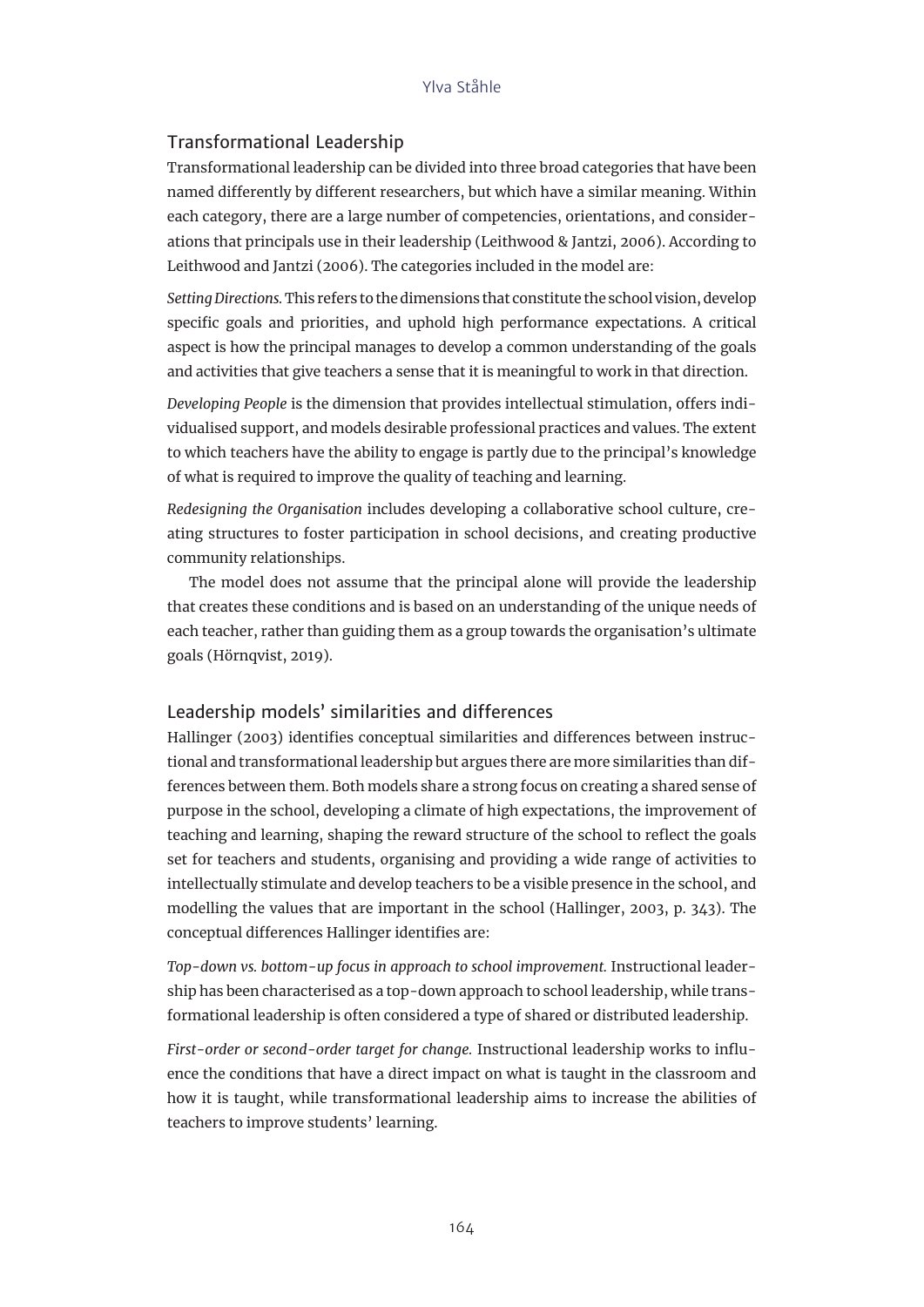*Managerial or transactional vs. transformational relationship to staff.* Instructional leaders try to guide and steer teachers towards defined goals, while transformational leaders build teachers' ability to participate in the work towards goal fulfilment (Hallinger, 2003).

# **Method and data collection**

This article is based on a phenomenographic interview study conducted in the spring of 2016 with ten municipal primary school (K-9) principals in the Stockholm area, in Sweden (Ståhle & Eriksson, 2018). The principals comprised six women and four men, all with a teaching degree (one with a postgraduate degree), and with 5-21 years of experience in school leadership. The primary schools, situated in six municipal school districts, varied in size from 350-1170 pupils and the proportion of pupils who had achieved the knowledge requirements in all subjects in grade nine varied from 36%- 98%. It was probable that qualitatively different conceptions could be expressed in this sample, and our aim was to find them. All the schools had regular collaborations with universities through programmes such as teacher education and work placement.

Data in phenomenographic studies are usually collected through individual, semistructured interviews. In the study used for this article, the interviews, collected by the author, covered the following areas: pedagogical leadership, the teaching profession, the principals' profession, educational development, and research-based teaching. The interviews lasted between 56–85 minutes and the transcribed interviews comprised 1559 pages. The role of the interviewer was to ask clarifying and developmental questions in relation to the respondents' stories.

#### Data analysis

The interviews were analysed phenomenographically (Marton, 1981, 2015) and concerned how the principals conceptualised the phenomenon of leading research-based teaching. Phenomenography is a research approach that describes qualitatively different ways of perceiving or experiencing phenomena, and it draws on the epistemological idea that humans experience a phenomenon in qualitatively different ways. On the one hand, humans experience a phenomenon in a specific way, and, on the other hand, one person can experience the same phenomenon in qualitatively different ways, depending on the experiences to which that person relates. This means that a single person will not necessarily have only one way of experiencing a phenomenon. Marton (1981) postulates that a phenomenon can only be understood as we experience or conceptualise it, a worldview according to which it is impossible to separate the one who is describing the world from the world being described. Our experiences as humans, therefore, depend on the practices of which we are a part. Consequently humans can only develop a limited number of experiences of a certain phenomenon, which can be described through a limited number of categories. Outcomes are represented analytically as a number of qualitatively different meanings or ways of experiencing the phenomenon called "categories of description" (Marton, 1981, 2015). The variety of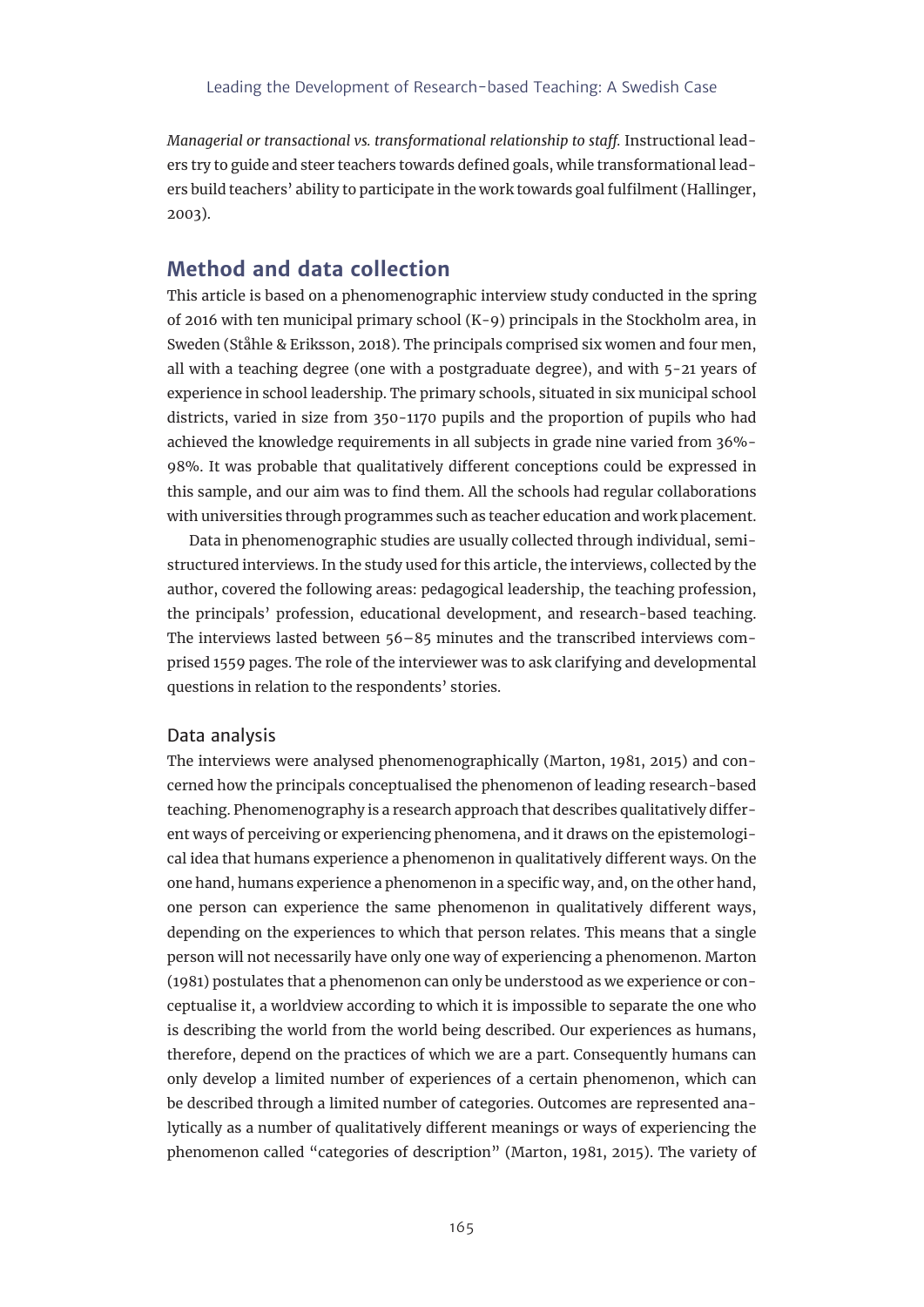conceptions, or ways of experiencing a phenomenon, are described through a number of qualitatively different categories. Together, those categories comprise what Marton (1981, 2015) calls an "outcome space".

During the analysis, the transcripts were pooled into one dataset. Individual responses were not sought, and the final categories do not represent any individual respondent (Ståhle & Eriksson, 2018). The analysis of the interviews consisted of a coded reliability check, where two researchers independently read and coded the transcripts and compared categorisations. Then a dialogic reliability check was conducted, whereby the researchers arrived at a consensus through discussion and critique of the data and each researcher's interpretive hypotheses (Åkerlind, 2012).

# **Varying conceptions**

The analysis resulted in three qualitatively different ways of experiencing the phenomenon: a) use of current research, b) following the curriculum, and c) reliance on teachers' knowledge*.* A detailed description of these categories is reported in Ståhle & Eriksson (2018), a Swedish publication.

# a) Use of current research

The category *use of current research* shows the principals perceived the curriculum as scientifically based and that it provided a framework for how teaching should be conducted. The curriculum had to be followed, so there was no room for other content or teaching methods.

If you follow the curriculum and do what is written there, then the teaching is based on a scientific foundation. (Principal 1)

This category includes statements about how research results were used or expected to be used to implement research-based teaching and pertains to how relevant research could be identified and implemented in teaching. The principals expressed a problemoriented attitude. They thought that teaching development should be research-based but considered the question of how to interpret research findings and what kind of research findings to choose to be problematic. The issue of whether teaching should be continuously influenced by new research findings or governed in the long term, was key.

If a research team succeeds in developing new methods for language learning, then everyone should change very quickly. Then, when a new researcher comes and develops something else three years later, one should change again. (Principal 7)

This quote reveals an uncritical attitude to the "modern" research done by internationally known researchers such as Paul Black, John Hattie, Helen Timperley and Dylan Wiliam. The principals referred to them as an important source of researchbased knowledge.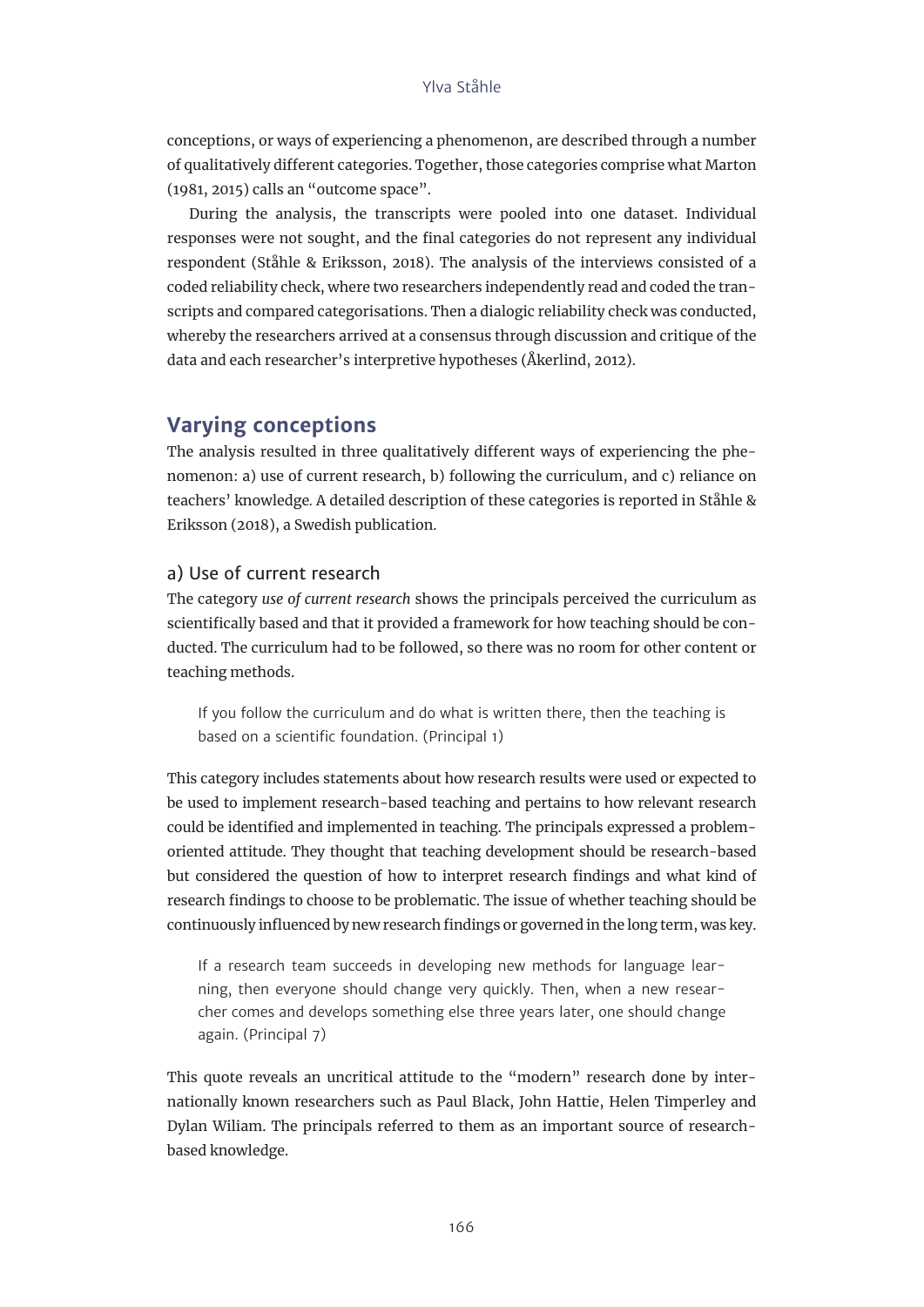Wiliam is very well known. Yes, it was something we found and it matched quite well with what we needed, because it's like a package that you can follow and includes questions. (Principal 9)

What does Timperly say now, or Hattie – which guru is relevant now? (Principal 3)

The principals stated that when teachers read scientific literature and research, the latter should not be too extensive or difficult to read. They thought the research reviews published on The Swedish National Agency for Education's website were optimal. Research was perceived as a tool to be used in practice.

As there is a lot of research available, it is hard to select. You have to update yourself. I look at the National Agency for Education, and I try to read different literature. But it is difficult. There is always new, interesting research available. (Principal 5)

This category also includes statements indicating that the school sometimes had to convince parents that their work was based on research. Some principals use research to support arguments for a certain pedagogy that the school should follow and detailed strategies for how research results could form the basis for teaching development.

Researchers from universities were seen by the principals as useful in school development because they provided scientific expertise in areas where teachers' skills were insufficient. The principals had confidence in research results and researchers' knowledge, and they expected researchers to be able to provide answers to various problems. Therefore, disappointment arose when researchers did not fulfil this expectation.

In sum, the conception described in this category reflects the principals' focus on the interpretation and implementations of results (either as a policy instrument or guideline) and their belief that researchers as experts could be used as a resource to bring scientific skills into schools. The category also shows that it is possible to use research to support argumentation in situations where different educational ideals vie for dominance.

#### b) Following the national curriculum

The second category, *following the national curriculum*, includes statements indicating that the principals perceived the national curriculum and its syllabi to be scientifically based. They believed that if the teachers followed the curriculum, the teaching would be scientifically based. The curriculum was perceived as providing a framework for how teaching should be conducted and the knowledge pupils were expected to acquire. There was no room for other knowledge content or teaching methods.

If you follow the curriculum and do the things you are supposed to do, teaching will be based on science. (Principal 1)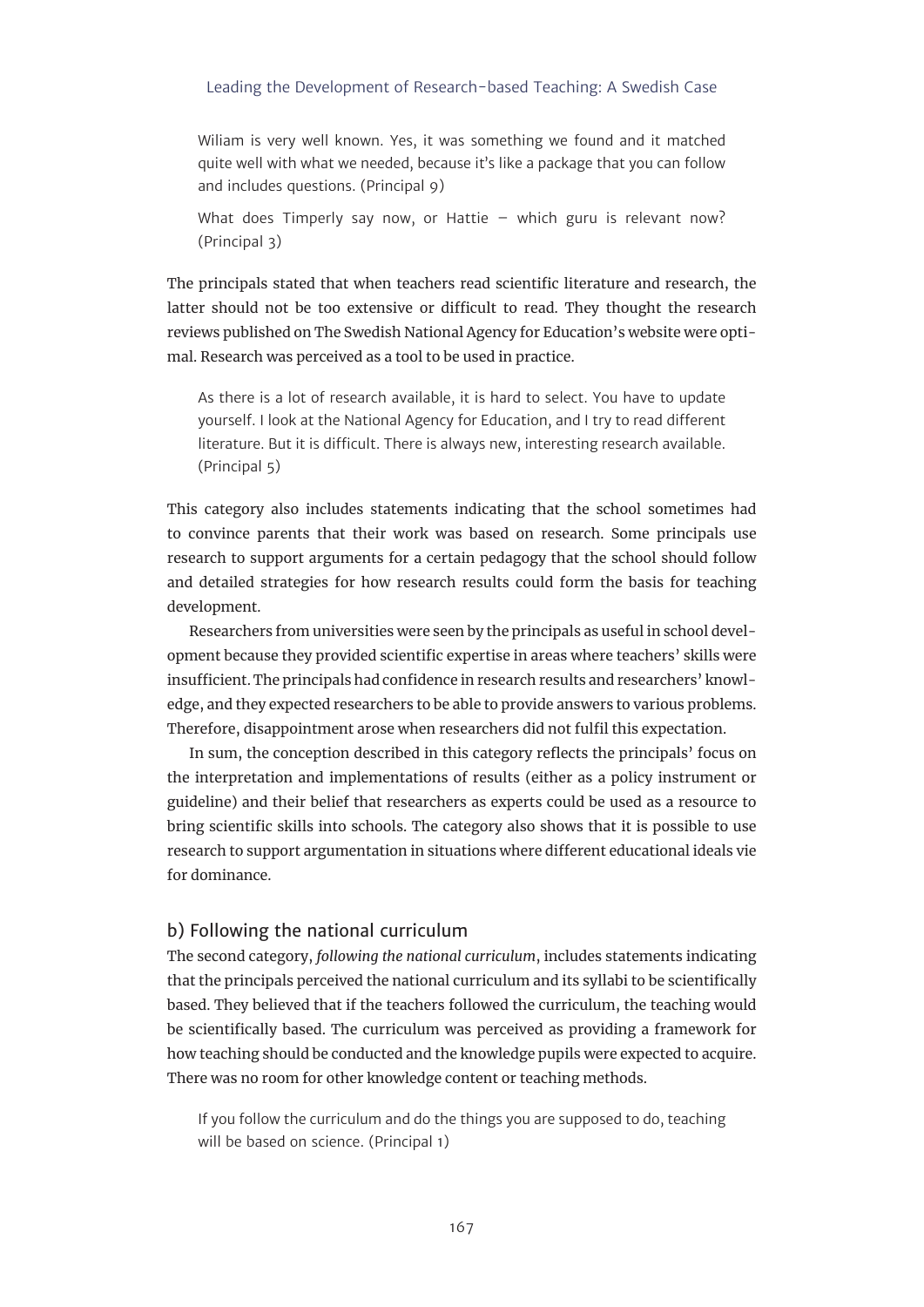This category includes statements indicating that the curriculum contains subject matter designed to teach scientific abilities that pupils must develop, such as analytical and critical thinking.

In sum, this category shows that the principals perceived the curriculum as an authoritative text based on science that controlled the knowledge content and contained goals aimed at developing pupils' scientific approach.

#### c) Reliance on the teachers' scientific knowledge

The third category, *reliance on the teachers' scientific knowledge*, was perceived by the principals as necessary for realising research-based teaching. The teachers were expected to be interested in research and to allocate time for study and reflection. Skilled teachers based their didactic choices on research literature and findings. They were expected to use new research in different teaching situations and reflect on the outcomes. They were also expected to highlight issues from different perspectives to give pupils the opportunity to learn to think critically and draw their own conclusions.

Teacher training was perceived as a guarantee for research-based teaching. The students were expected to be scientifically educated and learn from and about research. They were expected to know how to search for relevant research in their discipline and be familiar with research methods. One problem was that many teachers did not have the required training.

Then I thought, it is going to take a long time to implement. There is a generation of teachers who must retire first. Teachers' education and professional training are different today and include higher academic training and a master's thesis. (Principal 2)

In sum, this category reflects the principals' belief that teachers' scientific knowledge and interest were necessary for realising research-based teaching and that teacher training was a prerequisite for ensuring the emergence of research-based teaching.

# **Discussion**

The qualitatively different conceptions or ways of experiencing research-based teaching described through the three categories can be assumed to influence how leadership is realised. In the following, I will discuss the different conceptions in relation to the two research traditions outlined in the introduction.

#### Research is available  $-$  it is about implementing results

Based on the interviews with the principals, they seemed to see themselves and the teachers as research consumers who search for useful research findings. The principals expressed that teachers learned and developed teaching from research, but found it difficult to implement the results. The most dominant conception of research-based teaching was the implementation of research results, but the principals and teachers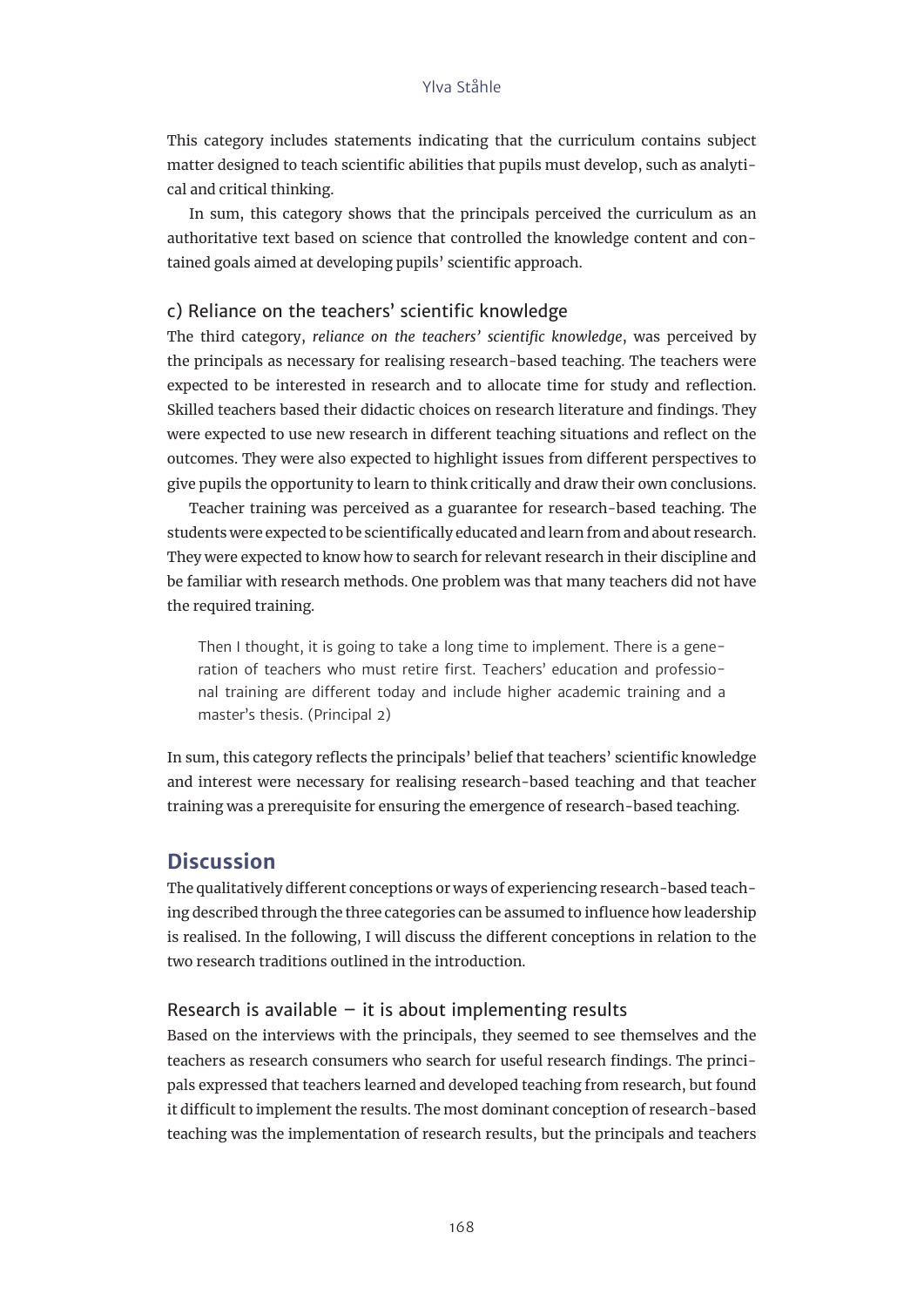found it difficult to know which research to relate to, as the results can sometimes be contradictory or difficult to interpret. These findings are consistent with previous studies (Hultman, 2015; Håkansson & Sundberg, 2016).

Apparently, the principals mostly did not ask themselves what educational problems the pupils in their schools (K-9) had or what specific developmental work the school needed to prioritise. They adhered to modern trends and bestsellers written by international researchers, or easily available research and research reviews. The methods and practices recommended by The Swedish National Agency for Education were often used in school development, because they were seen as credible and are readily available. In such examples, the development towards specific goals and priorities remains unclear. The question of how principals develop a common understanding of goals and activities with an eye to ensuring that teachers will find it meaningful to work in that of the common understanding is seen as critical by Leithwood and Jantzi  $(2006)$ .

In the interviews, the principals often mentioned internationally known researchers such as Paul Black, John Hattie, Helen Timperley, and Dylan Wiliam. This can be seen as an example of the impact a certain type of research can have, such as assessment for learning (Wiliam, Black), visible learning (Hattie) or collegial learning (Timperley), depending on how the research is launched and what problems it is seen to address. Limited examples of an analytical and critical approach to the research were reported, but that does not mean they were absent (cf. Hörnqvist, 2014). With reference to the abovementioned researchers, assessment for learning and visible learning are key strategies for many principals today (Eriksson, 2017; Hirsh & Lindberg, 2015). This type of research-based knowledge has had a great impact in primary schools and has contributed to the use of templates and structures by teachers when planning and organising teaching. These concepts and models have been adopted by a large number of different actors, including The Swedish National Agency for Education (Wermke, 2013), which implicitly communicates that the efficacy of these models is scientifically proven and the latter can provide powerful governance over research and school development. However, if such general research results prove to be successful, it does not necessarily mean that they are valid in all contexts and situations (cf. Håkansson & Sundberg, 2012). The studies by researchers who represent this type of result are often more nuanced than the findings presented by authorities and schools (Hirsh & Lindberg, 2015).

The principals stated that teachers chose research summaries and literature translated into Swedish because they were unaccustomed to reading English literature, had poor access to databases and research articles, and enjoyed limited opportunities to discuss and reflect on research results and shortcomings in teachers' research skills. These results are consistent with previous studies (e.g., Håkansson & Sundberg, 2012; Levinsson, 2013; Swedish Schools Inspectorate, 2019; Wermke, 2013).

A leadership requirement that stems from the category *use of current research* is to create a common sense of the purpose of research-based teaching in schools. The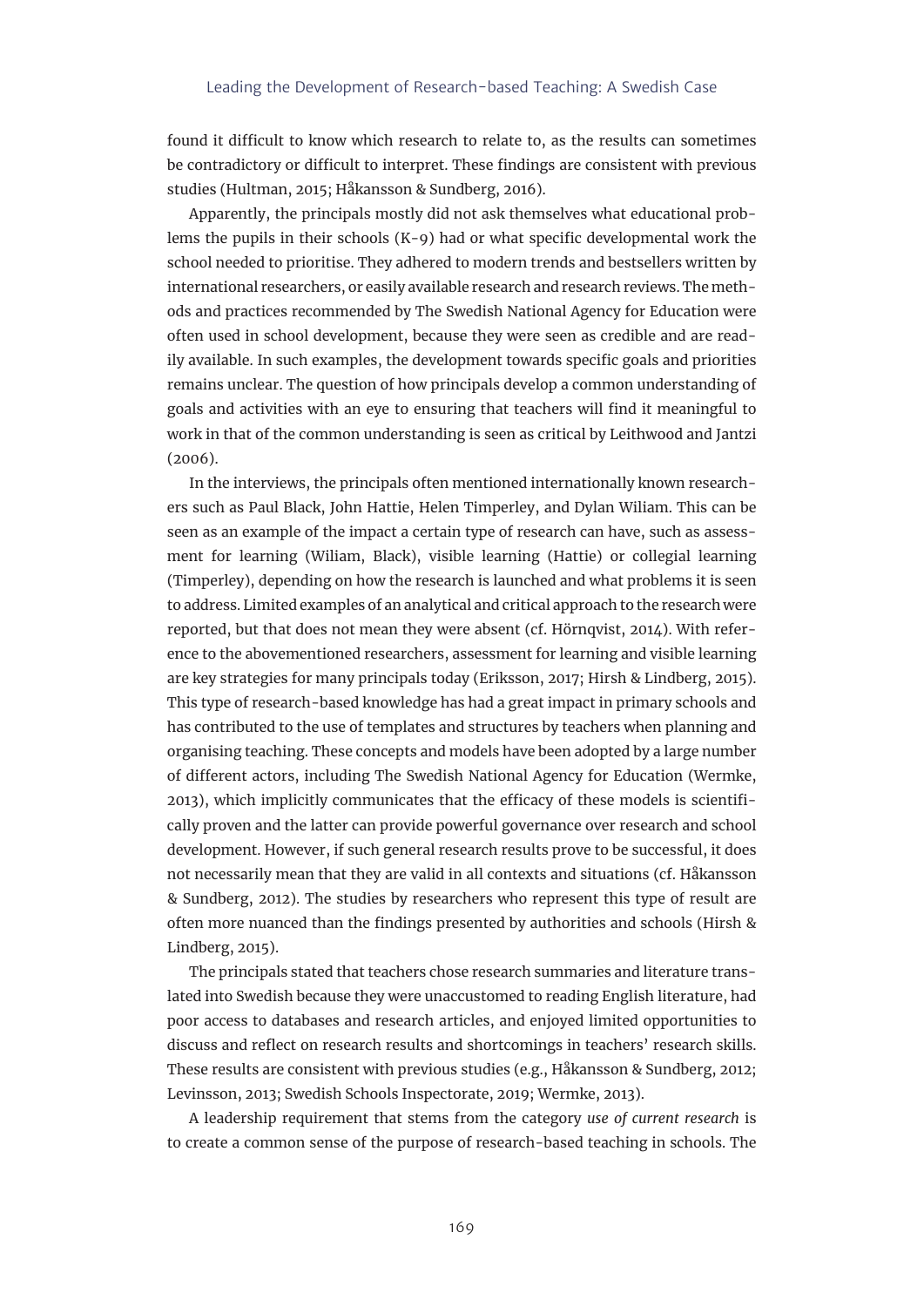principals exercised both instructional and transformational leadership, either by controlling the content that characterised the teaching and/or creating the conditions that would enable teachers to implement new research-based teaching. According to Hallinger (2003), instructive leadership cannot be the only leadership role that principals have, as they need to adapt their leadership to the prevailing situation. Instructive leadership can, for example, be problematic in the higher grades, as principals often have less subject-specific knowledge than the teachers they are supervising. The results of this study indicate that the principals may need to develop better strategies and knowledge to identify current and relevant research. Transformational leadership could be identified as both principals and teachers searched and interpreted research results and shared responsibility in order to develop a collaborative school culture.

## Authorities and curricula can guarantee research-based teaching

The principals showed confidence in authorities, policy texts and curricula, and perceived that teaching would be research-based if teachers followed the curriculum, which may seem surprising as Swedish curricula are documents mainly developed by politicians. However, some parts were developed in collaboration with researchers, so some parts can be seen as research based (Englund, 1986; Lundgren, 1983).

If principals perceive teaching as research-based when the teachers follow the curriculum, this presupposes that principals are familiar with the curriculum and can guide the teaching if the curriculum is not followed. As instructional leaders, the principals' task is to control and, if necessary, correct the activities. But principals must also lead teachers' interpretation and concretisation work. In order to be able to implement the teaching targets of the curriculum, qualified analytical work is required. This requires leaders who are deeply engaged in the school's instructional development (cf. Brørup Dyssegaard et al., 2017). Principals will probably need more than educational knowledge (Swedish National Agency for Education, 2012) to lead such a specialised task. To lead a school towards research-based teaching, principals probably need to spend much more time on educational tasks and less on administrative tasks, but, over the last decade, administrative tasks have come to dominate principals' work (OECD, 2014).

#### Reliance on teachers' knowledge

The concept, *reliance on teachers' knowledge*, responds to more accepted notions and expectations, such as teacher education. Various continuing education systems are expected to give teachers access to current and relevant research.

On the one hand, principals largely rely on teacher education and trust that teachers will continue to develop knowledge and read research after they complete their degree. Teacher education courses at universities are supposed to give teachers access to current and relevant research, and thus the expectation is that their teaching will automatically be scientifically based. In such cases, the principal's role and responsibility as a pedagogical leader can primarily be seen as transformational leadership,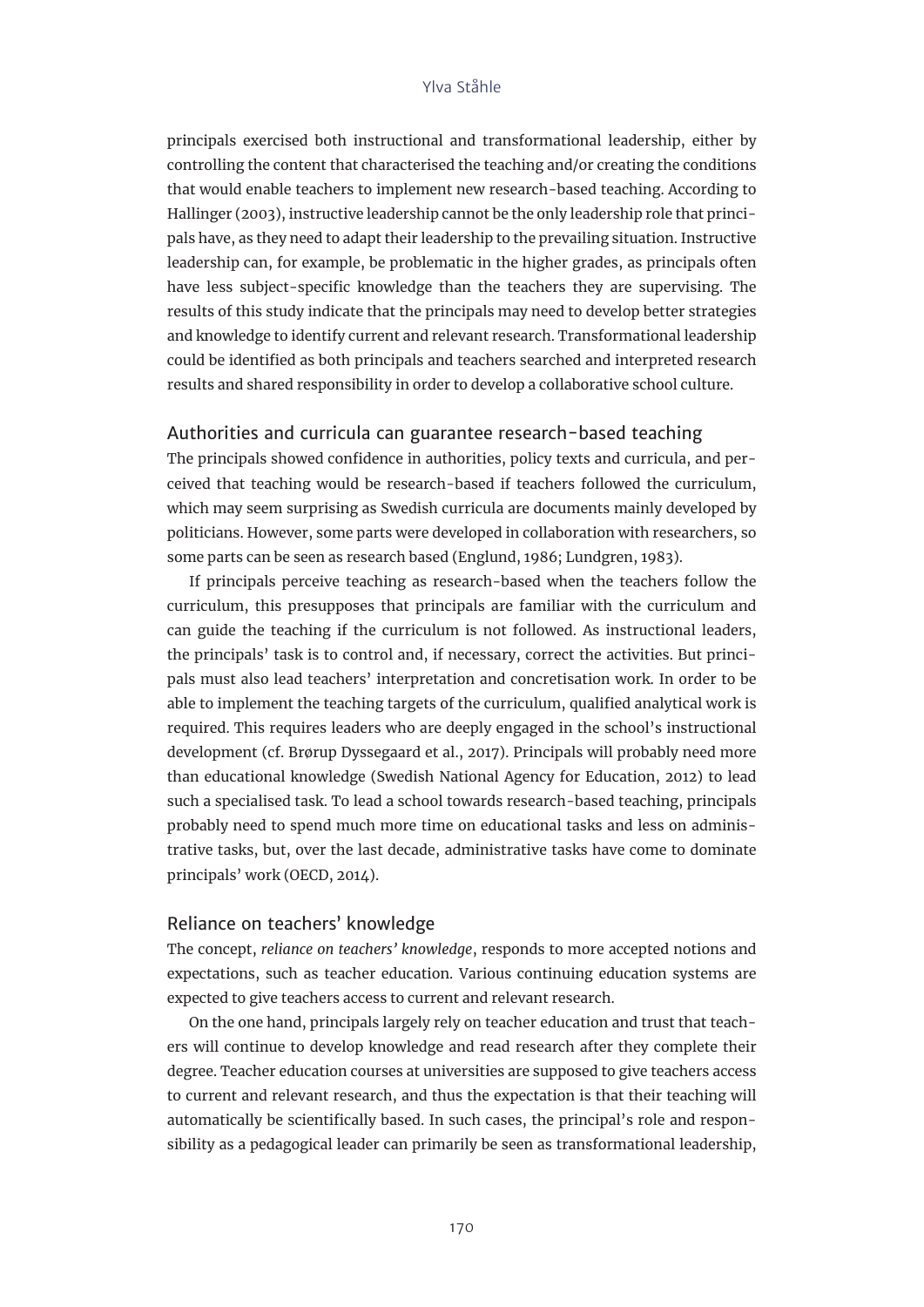insofar as they facilitate collegial learning and create a climate in which teachers are engaged in their own learning.

On the other hand, the results show that there are principals who want to determine their schools' educational alignment, design the learning, and decide how teachers are to teach. Principals argue their position on the basis of research in support of a particular pedagogy or teaching style and expect teachers to follow their lead (cf. Benett, 2016). Thus, it seems likely that teachers' teaching methods will increasingly be shaped by principals. In the interviews, the principals did not critically reflect on their choice of a particular pedagogy. They chose their teaching methods without considering other methods in the same field or subject. Nor did they consider whether there was any valid criticism of their chosen teaching method (cf. Hörnqvist, 2014). In this case, the principal's role and responsibilities can be seen as instructive leadership where the focus is on principals as those who hold knowledge, power and authority. Principals used research to emphasise their arguments for certain teaching choices in discussion with teachers and had a strong influence on what was taught in the classroom and how it was done. A risk from this perspective is that principals define what research-based teaching can be, control teachers in their interactions with pupils, and minimise teachers' autonomy and professionalism.

# **Conclusion**

The results of the interview study featured in this article suggest that principals and teachers can learn from research and that it should be consumed and implemented in school, but also that there are many difficulties to overcome in achieving this. The results are in line with previous research, in the sense that relevant research by university researchers is available, but that there are insufficient structures and methods to ensure reliable implementation of the results in schools (cf. Slavin, 2008). Application of research results is thus in several respects perhaps the most dominant notion of what teaching on a scientific basis entails. Principals' conceptions come from traditionally accepted beliefs and expectations*,* which is in line with how national reforms are implemented (cf. Stigler & Hiebert, 1999).

Even though practice-based research has been supported by the Swedish Institute for Educational Research, Ministry of Education, universities, the government, and municipalities for decades, it is not yet widespread or well known. In the phenomenograpical study reported here, there are neither discussions about nor examples of teacher-driven, practice-based research projects in collaboration with researchers, with the ambition of teaching development. Based on the assumption that principals take responsibility for leading knowledge production in their own schools, alternative conceptions of what has been described in this article may emerge – ideas that in another way problematise the dominant belief that research results should be consumed and implemented in schools. Practice-based research projects can be a way of strengthening scientific competence in schools as teachers work together with researchers (Eriksson, 2018).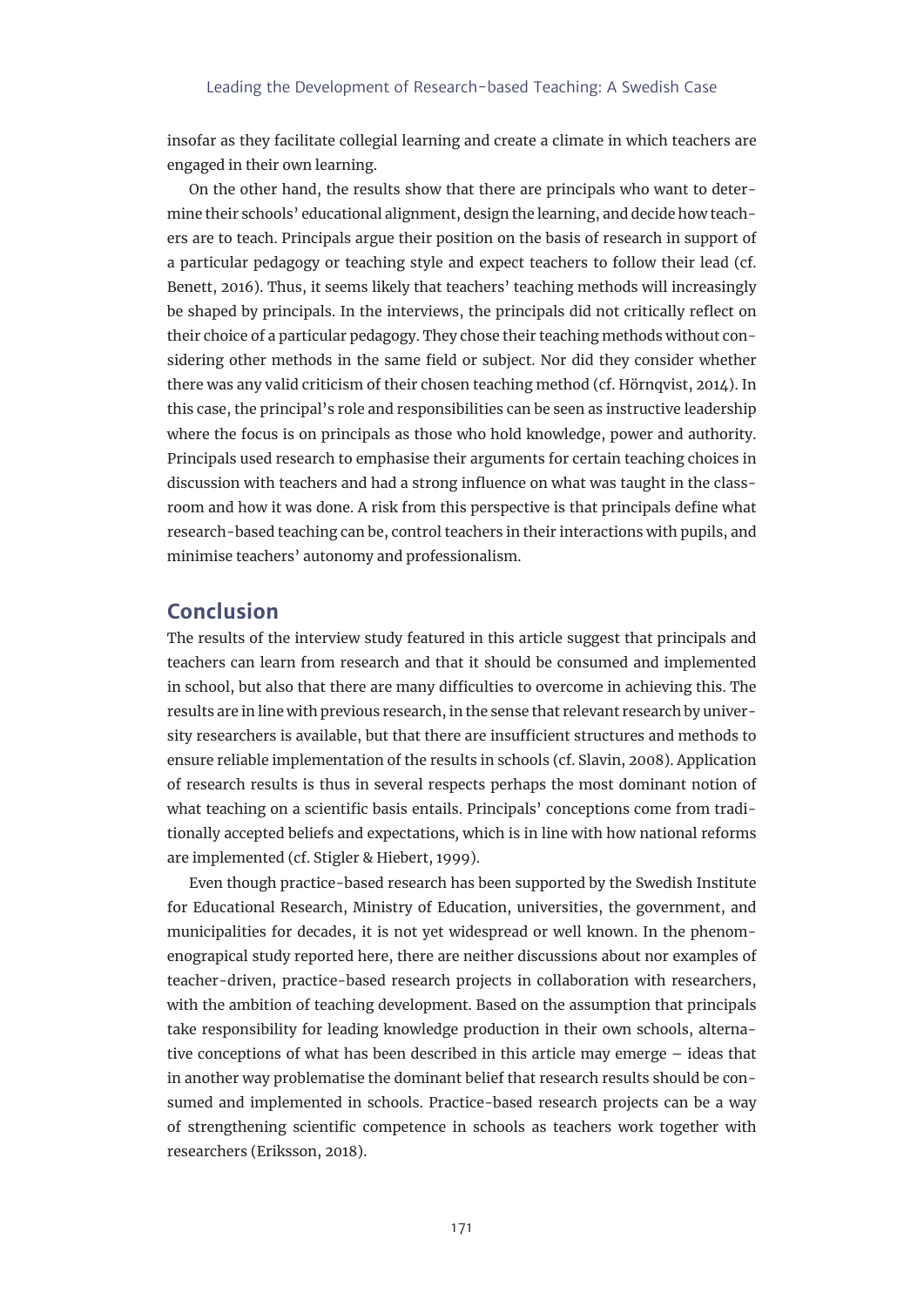The results of this study show that the principals' conceptions were influenced by both instructional and transformational leadership models. On the one hand, there were examples of top-down governance in terms of implementing research-based teaching through school laws, curricula, and principals' control of teaching. This leadership worked to influence the conditions that had a direct impact on what was taught in the classroom and how it was done. The principals tried to guide and steer teachers towards defined goals. On the other hand, the results show examples of bottomup governance, where the principals determined the direction of the research-based teaching but left the implementation to the teachers. This type of leadership is linked to building teachers' ability and willingness to affect students' learning, and to participate in the work towards goal fulfilment (cf. Hallinger, 2003).

This study has not been able to answer questions of how principals conceptualize teacher's involvement in teacher-driven, practice-based research projects, or which structures and models principals are interested in developing. Therefore, the question of the role and function of principals in those research projects remains unanswered. In future studies, independent primary schools should also be included, as this study only includes municipal primary schools, which can be seen as a limitation.

# **Disclosure statement**

No potential conflict of interest was reported by the authors.

#### **REFERENCES**

- Bennett, T. (2016). The polite revolution in research and education. In J. Evers & R. Kneyber (Eds.), *Flip the system: Changing education from the ground up* (pp. 250–257). Routledge.
- Brown, A. L. (1992). Design experiments: Theoretical and methodological challenges in creating complex interventions. *Journal of the Learning Sciences*, *2*(2), 141–178. [https://doi.](https://doi.org/10.1207/s15327809jls0202_2) [org/10.1207/s15327809jls0202\\_2](https://doi.org/10.1207/s15327809jls0202_2)
- Brørup Dyssegaard, C., Egelund, N. & Bjørnøy Sommersel, H. (2017). What enables or hinders the use of research-based knowledge in primary and lower secondary school – a systematic review and state of the field analysis. *Clearinghouse – Research Series 2017. Number 31.*  Department of Education, Aarhus University Copenhagen.
- Bulterman-Bos, J. (2008). Will a clinical approach make education research more relevant for practice? *Educational researcher, 37*(7), 412–420[. https://doi.org/10.3102/0013189x08325555](file:https://doi.org/10.3102/0013189x08325555)
- Bulterman-Bos, J. (2017). How can a clinical research approach contribute to knowledgebuilding for the teaching profession? *Educational Action Research, 25*(1), 119–127. [https://doi.](file:https://doi.org/10.1080/09650792.2016.1154884) [org/10.1080/09650792.2016.1154884](file:https://doi.org/10.1080/09650792.2016.1154884)
- Carlgren, I. (2010). Den felande länken. Om frånvaron och behovet av kliniska forskning. *Pedagogisk Forskning i Sverige, 15*(4), 295–306.
- Carlgren, I. (2011). Forskning ja, men i vilket syfte och om vad? Om avsaknaden och behovet av en 'klinisk' mellanrumsforskning. *Forskning om undervisning och lärande 5*, 64–79.
- Carlgren, I. (2012). The learning study as an approach for 'clinical' subject matter didactic research. *International Journal for Lesson and Learning Studies, 1*(2), 1–16. [https://doi.](https://doi.org/10.1108/20468251211224172) [org/10.1108/20468251211224172](https://doi.org/10.1108/20468251211224172)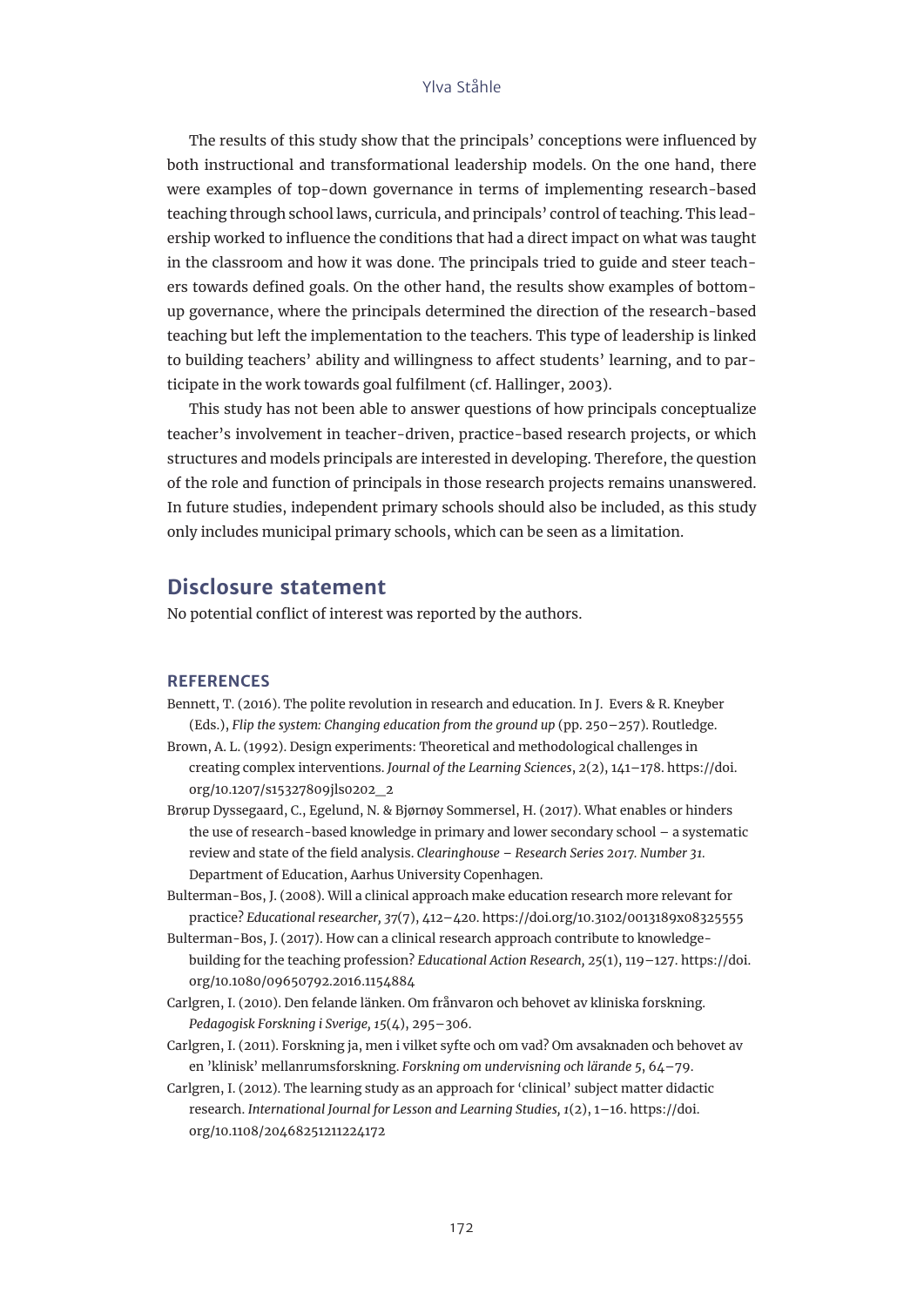#### Leading the Development of Research-based Teaching: A Swedish Case

- Carr, W. & Kemmis, S. (1986). *Becoming critical: Education, knowledge and action research.* Falmer Press.
- Cochran-Smith, M. & Lytle, S. (1999). The teacher research movement: A decade later. *Educational Researcher, 28*(7), 15–25.<https://doi.org/10.3102/0013189x028007015>
- Collins, A. (1992). Toward a design science of education. In E. Scanlon & T. O'Shea (Eds.), *New directions in educational technology* (pp. 15–22). Springer. [https://doi.org/10.1007/978-3-](https://doi.org/10.1007/978-3-642-77750-9_2) [642-77750-9\\_2](https://doi.org/10.1007/978-3-642-77750-9_2)
- Darling-Hammond, L. (2010). *The flat world and education: How America's commitment to equality will determine our future.* Teachers College Press.
- Dekker, H. & Wassarie Wolff, S. (2016). Re-inventing research-based teaching and learning (Paper presented in European Forum for Enhanced Collaboration in Teaching of the European University association. Brussels 2016).
- Education Act. (2010). SFS nr: 2010:800 Government Offices. Ministry of Education.
- Elliot, J. (1991). *Action research for educational change.* Open University Press.
- Elliott, J. (2001). Making evidence-based practice educational. *British Educational Research Journal, 27*(5), 555–574.
- Englund, T. (1986). *Curriculum as a political problem: Changing educational conceptions, with special reference to citizenship education*. Almqvist and Wiksell International.
- Eriksson, I. (2017). Lärandeverksamhet som redskap i en *Learning study*. In I. Carlgren (Ed.), *Undervisningsutvecklande forskning. Exemplet Learning study* (pp. 61–84). Gleerups.
- Eriksson, I. (2018). Lärares medverkan i praktiknära forskning: Förutsättning och hinder. *Utbildning och lärande*, *12*(1), 27–40.
- Forsberg, E. & Sundberg, D. (2019). Att utveckla undervisning en fråga om evidens och/eller professionellt omdöme? In Y. Ståhle, M. Wearmö & V. Lindberg (Eds.),
- *Att utveckla forskningsbaserad undervisning analyser, utmaningar och exempel* (pp. 29–50). Natur & Kultur.
- Hallinger, P. (2003). Leading educational change: Reflections on the practice of instructional and transformational leadership. *Cambridge Journal of Education, 33*(3) 329–351.
- Hallinger, P. & Heck, R. (1996). Reassessing the principal's role in school effectiveness: A review of empirical research, 1980–1995. *Educational Administration Quarterly, 32*(1), 5–44.
- Hattie, J. & Timperley, H. (2007). The power of feedback. *Review of Educational Research 77*(1), 81–112. <https://doi.org/10.3102/003465430298487>
- Hirsh, Å. & Lindberg, V. (2015). *Formativ bedömning på 2000-talet: En översikt av svenska och internationell forskning* (Delrapport inom SKOLFORSK-projektet). Vetenskapsrådet.
- Hultman, G. (2015). *Transformation, interaktion eller kunskapskonkurrens. Forskningsanvändning i praktiken* (Delrapport inom SKOLFORSK-projektet). Vetenskapsrådet.
- Hodson, D. (1992). In search of a meaningful relationship: An exploration of some issues relating to integration in science and science education. *International Journal of Science Education, 14*(5), 541–562.<https://doi.org/10.1080/0950069920140506>
- Håkansson, J. & Sundberg, D. (2012). *Utmärkt undervisning: Framgångsfaktorer i svensk och internationell belysning.* Natur & Kultur.
- Håkansson, J. & Sundberg, D. (2016). *Utmärkt undervisning: Forskning om skolförbättring och måluppfyllelse.* Natur and Kultur.
- Hörnqvist, M-L. (2014). Skolledarskap på vetensskaplig grund. In E. Nihlfors & O. Johansson (Eds.), *Skolledare i mötet mellan nationella mål och lokal policy* (pp. 191–209). Glerups.
- Hörnqvist, M.-L. (2019). *Skolledarskap. Vetenskaplig grund och beprövad erfarenhet*. Gleerups Utbildning AB.
- Jarl, M. (2013). Om rektors pedagogiska ledarskap i ljuset av skolans managementreformer. *Pedagogisk Forskning i Sverige, 18*(3–4), 197–215.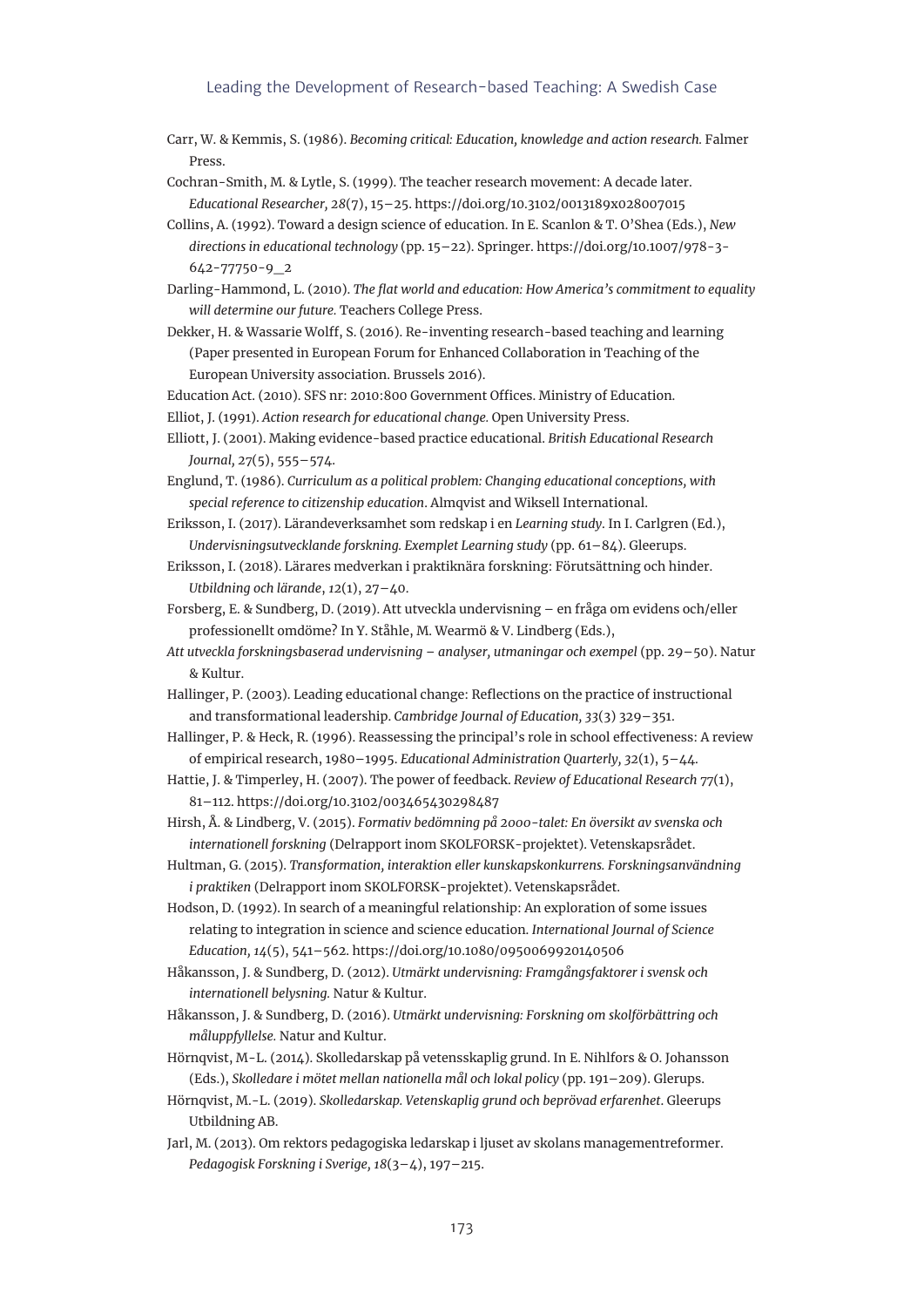- Labaree, D. F. (2003). The peculiar problems of preparing educational researchers. *Educational Researcher, 32*(4), 13–22.
- Leo, U. (2015). Professional norms guiding schools' principals' pedagogical leadership. *International Journal of Educational Management, 29*(4), 461–476.
- Levin, B. (2013). To know is not enough: Research knowledge and its use. *Review of Education 1*(1), 2–31. https://doi.org/10.1002/rev3.3001
- Levinsson, M. (2013). *Evidens och existens. Evidensbaserad undervisning i ljuset av lärares erfarenheter.* Gothenburg studies in educational sciences 339. Doctoral Theses. [http://hdl.](http://hdl.handle.net/2077/32807) [handle.net/2077/32807](http://hdl.handle.net/2077/32807)
- Lewis, C. & Hurd, J. (2011). *Lesson study step by step: How teacher learning communities improve instruction.* Heinemann.
- Lewis, C., Perry, R. & Murata, A. (2006). How should research contribute to instructional improvement? The case of lesson study. *Educational Researcher, 35*(3), 3–14. [https://doi.](https://doi.org/10.3102/0013189x035003003) [org/10.3102/0013189x035003003](https://doi.org/10.3102/0013189x035003003)
- Leithwood, K. & Jantzi, D. (2006) Transformational school leadership for large-scale reform: Effects on students, teachers, and their classroom practices. *School Effectiveness and School Improvement, 17*(2), 201–227. https://doi.org/10.1080/09243450600565829

Lundgren, U. P. (1983). *Att organisera omvärlden: En introduktion till läroplansteori.* Liber Förlag.

- Marton, F. (1981). Phenomenography describing conceptions of the world around us. *Instructional Science, 10*, 177–200. https://doi.org/10.1007/bf00132516
- Marton, F. & Lo, M. L. (2007). Learning from "The Learning Study". *Tidskrift foer Laerarutbildning och Forskning* 2007 (1), 31–44.
- Marton, F. (2015). *Necessary conditions of learning*. Routledge.
- Nestor, B. (1993). Pedagogiskt ledarskap och pedagogisk ledning två svårfångade begrepp. In Stålhammar (Ed.), *Skolledare i en föränderlig omvärld* (pp. 146–189). Gothia.
- Nordin, A. (2014). Crisis as a discursive legitimation strategy in educational reforms: A critical policy analysis. *Education Inquiry, 5*(1). https://doi.org[/10.3402/edui.v5.24047](https://doi.org/10.3402/edui.v5.24047)
- OECD. (2014). *TALIS 2013. Results: An international perspective on teaching and learning.* OECD Publishing.<http://dx.doi.org/10.1787/9789264196261-en>.
- OECD. (2015). *Improving school leadership: An OECD perspective.* OECD Publishing.
- Pang, M. F. & Ling, L. M. (2012). Learning study: Helping teachers to use theory, develop professionally, and produce new knowledge to be shared. *Instructional Science, 40*, 589–606. <https://doi.org/10.1007/s11251-011-9191-4>
- Rapp, S., Segolsson, M. & Kroksmark, T. (2017). The education act: Conditions for a researchbased school a frame-factor theoretical thinking. *International Journal of Research and Education, 2*(2), 1–13.
- Robinson, V., Lloyd, C. & Rowe, K. (2008). The impact of leadership on student outcomes: An analysis of the differential effects of leadership types. *Educational Administration Quarterly, 44*(5), 635–674. https://doi.org/10.1177/0013161x08321509
- Runesson, U. (2011). Lärares kunskapsarbete exemplet learning study. *Forskning om undervisning och lärande, 5*, 6–17.
- Rönnerman, K. (2018). Vikten av teori i praktiknära forskning: Exemplet aktionsforskning och teorin om praktikarkitekturer. *Utbildning och lärande, 12*(1), 41–54. SFS 2010:800. *Skollag.*
- Slavin, R. E. (2008). Evidence-based reform in education: What will it take? *European Educational Research Journal, 7*(1), 124–128. https://doi.org/10.2304/eerj.2008.7.1.124
- Stiegler, J. & Hiebert, J. (1999). *The teaching gap. Best ideas from the world's teachers for improving education in the classroom.* Free Press.